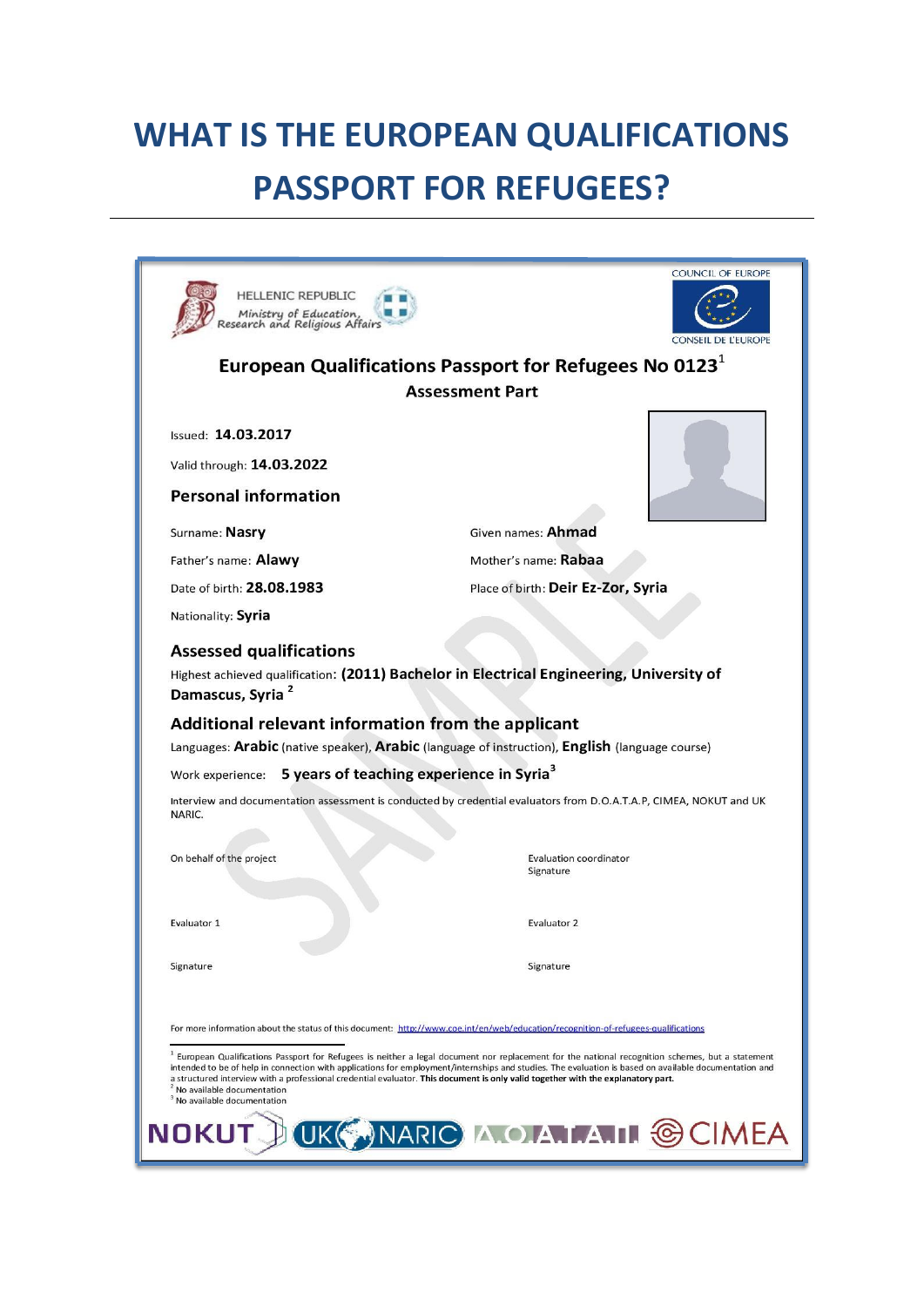# **What is the European Qualifications Passport for Refugees?**

The European Qualifications Passport for Refugees is a special document issued to refugees with higher education qualifications, even in situations when they are not able to provide supporting documentation such as university degree, diploma, language certificate etc. It also contains information about work experience and language proficiency that the refugee may have.

#### **How does the procedure work?**

The procedure for obtaining this document has two steps:

- The candidate needs to complete a questionnaire which contains information about his/her education, language proficiency and work experience;
- Once the questionnaire is accepted, the candidate is called to take an interview with a team of evaluators.

## **When does this process start?**

The first group of candidates was interviewed from 7 to 9 March 2017 in Athens. The project brings together credentials evaluators from Greece, Italy, Norway and the United Kingdom to evaluate refugees' qualifications in Greece, their first host country. Two additional sessions were held in June and September 2017.

# **Can any refugee apply?**

The Ministry of Education, Research and Religious Affairs in Greece will contact refugees who claim to have fully or partially completed their studies at the level of upper secondary school and above (even with insufficient or missing documentation) and who wish to enter this process.

In this first phase of the pilot project, a selected number of refugees (about 50 in total in 2017) will go through the assessment process in Athens. The idea is to gradually establish a system which can be used by other countries in the future.

#### **How long does this procedure take?**

The questionnaire is sent to the refugee candidate three weeks before the evaluation. She/he has two weeks to fill it in. Afterwards, the questionnaire is sent to evaluators who review the received documentation.

Following the review, the candidate is called for an interview which takes between 45-60 minutes after which a decision on whether or not to issue the document is made. If the decision is positive, the European Qualifications Passport for Refugees is issued to the candidate in the following week and is valid for five years from the date of issue.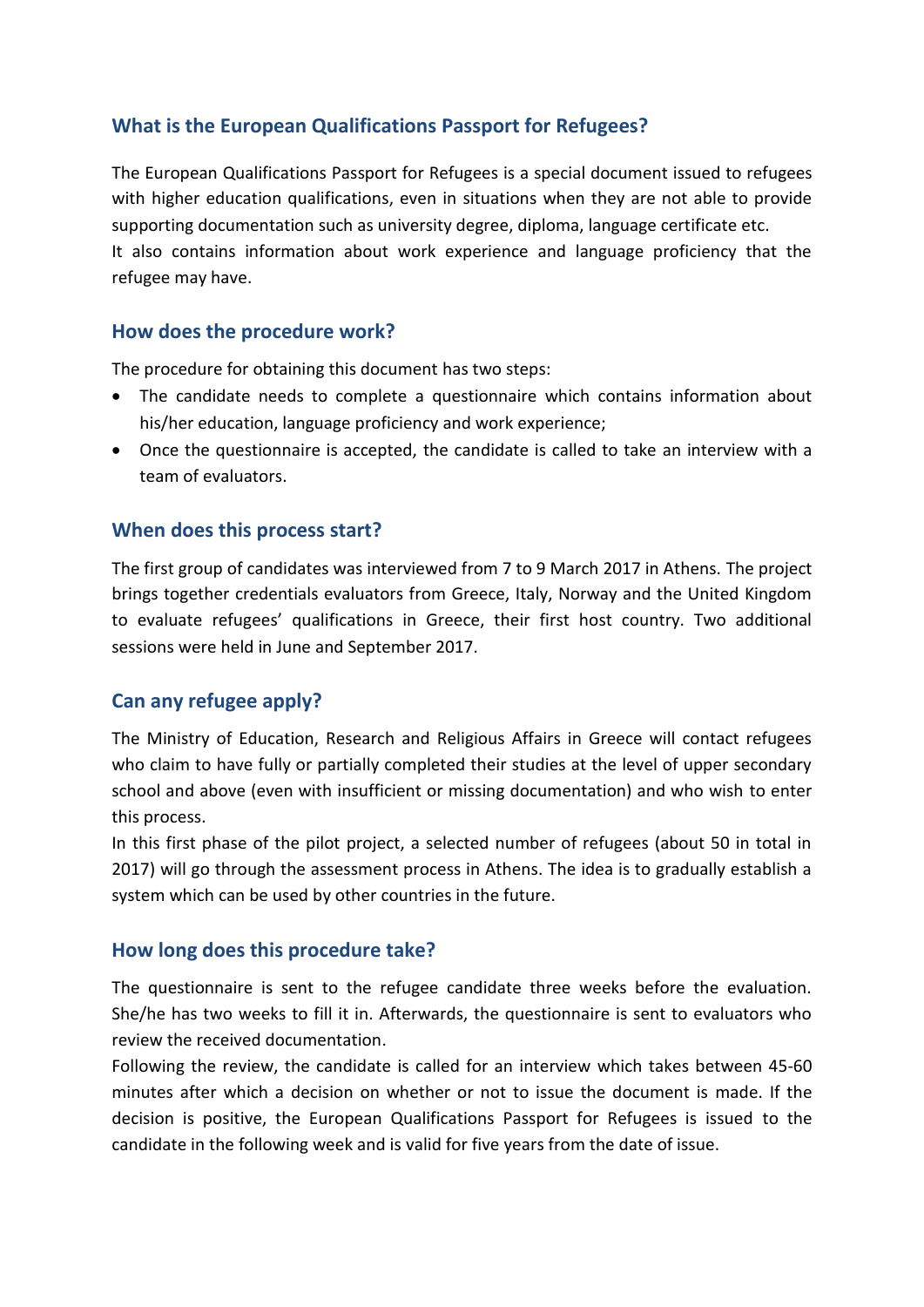#### **So, it is not really a passport?**

No, not in a conventional sense. It does not replace identification or educational documentation. It does not guarantee admission to studies or employment. It is not a formal recognition act.

The European Qualifications Passport holds reliable information and is a first step towards employment and admission to further studies. It is designed to help refugees continue with their lives.

#### **But why is it only for refugees?**

Because refugees are fleeing persecution, terror and war. As such, they need support. This concept is reflected in international law, including the Council of Europe/UNESCO Lisbon Recognition Convention, which foresees "procedures designed to assess fairly and expeditiously whether refugees, displaced persons and persons in a refugee-like situation fulfil the relevant requirements for access to higher education".

## **Interesting, but has this worked in other countries?**

Yes, Norway and the UK have successfully started introducing this methodology.

# **So, this could potentially be used in more countries?**

Yes. The idea is that this information should be accepted and easily interpreted in any European country. In the long term, this methodology can save costs for host countries by facilitating and accelerating the assessment of refugees' qualifications.

#### **Once the decision is made, who will be aware of it?**

The National Information Centre in Italy, CIMEA, which has a central information role among the network of qualifications network centers in Europe, will store this information electronically.

#### **How can the European Qualifications Passport for Refugees be used?**

Once relocated or granted stay in a European country, the refugee is strongly encouraged to contact the National Academic Recognition Information Centre of that European country in order to receive further information on university requirements and other possibilities.

**For more information on the project, please visit: <http://www.coe.int/eqpr>**